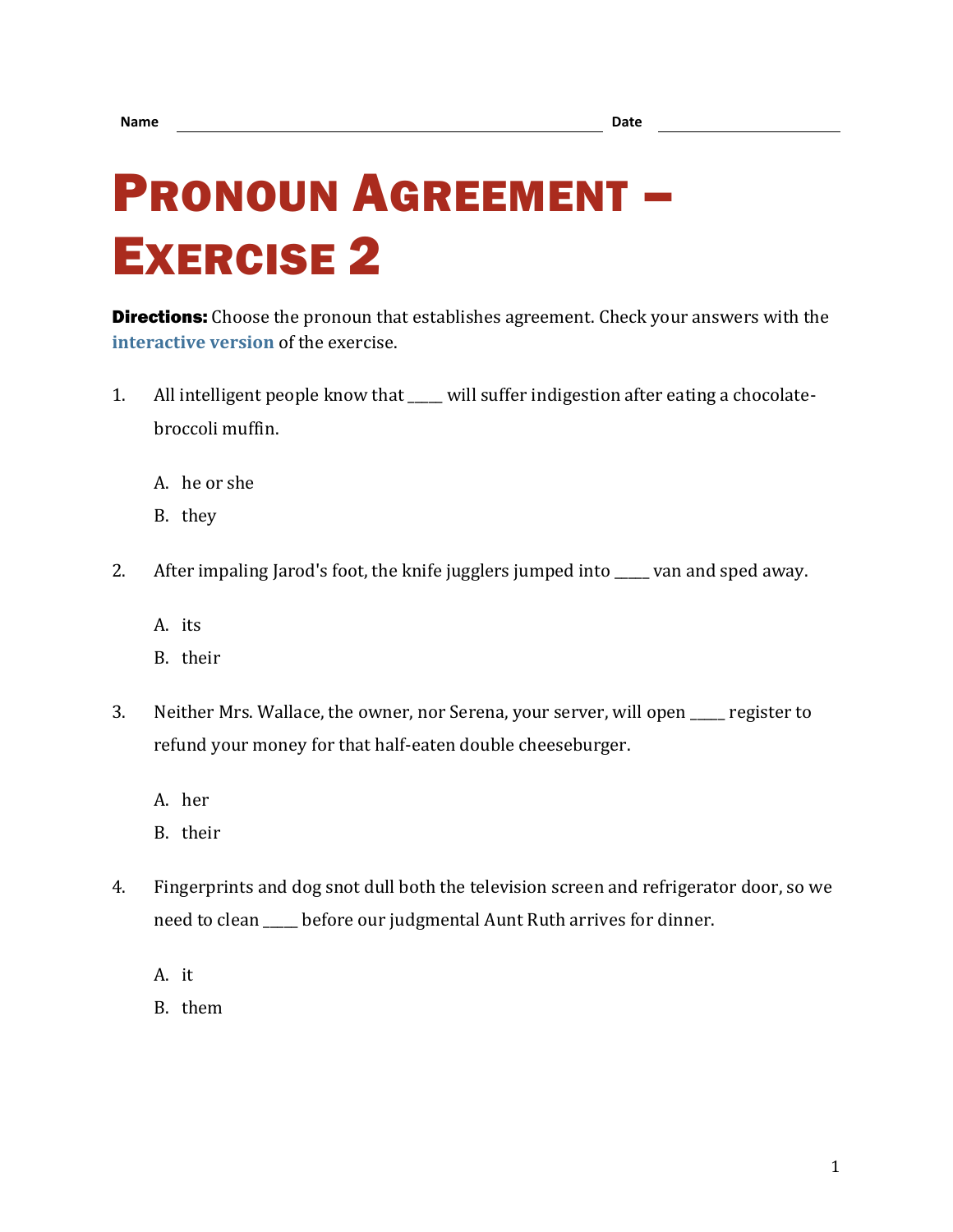- 5. The 4x400 metre relay team has been unbeatable because \_\_\_\_\_ like a machine, all parts working together for maximum performance.
	- A. it operates
	- B. they operate
- 6. The catering committee did not care that \_\_\_\_\_ squid eyeball stew made everyone at the Halloween dance violently ill.
	- A. its
	- B. their
- 7. The new and improved laundry detergent uses \_\_\_\_\_ special powers to clean the mud from Hector's pants.
	- A. its
	- B. their
- 8. People who eat too much peanut brittle risk chipping \_\_\_\_\_ teeth.
	- A. his or her
	- B. their
- 9. Our boss Mrs. Wallace, like Beverly and Jeremiah, will spend \_\_\_\_ lunch break eating pepperoni pizza at the restaurant across the street.
	- A. her
	- B. their
- 10. With the right training, every puppy and kitten eventually learns not to urinate on \_\_\_\_\_ owner's floor.
	- A. its
	- B. their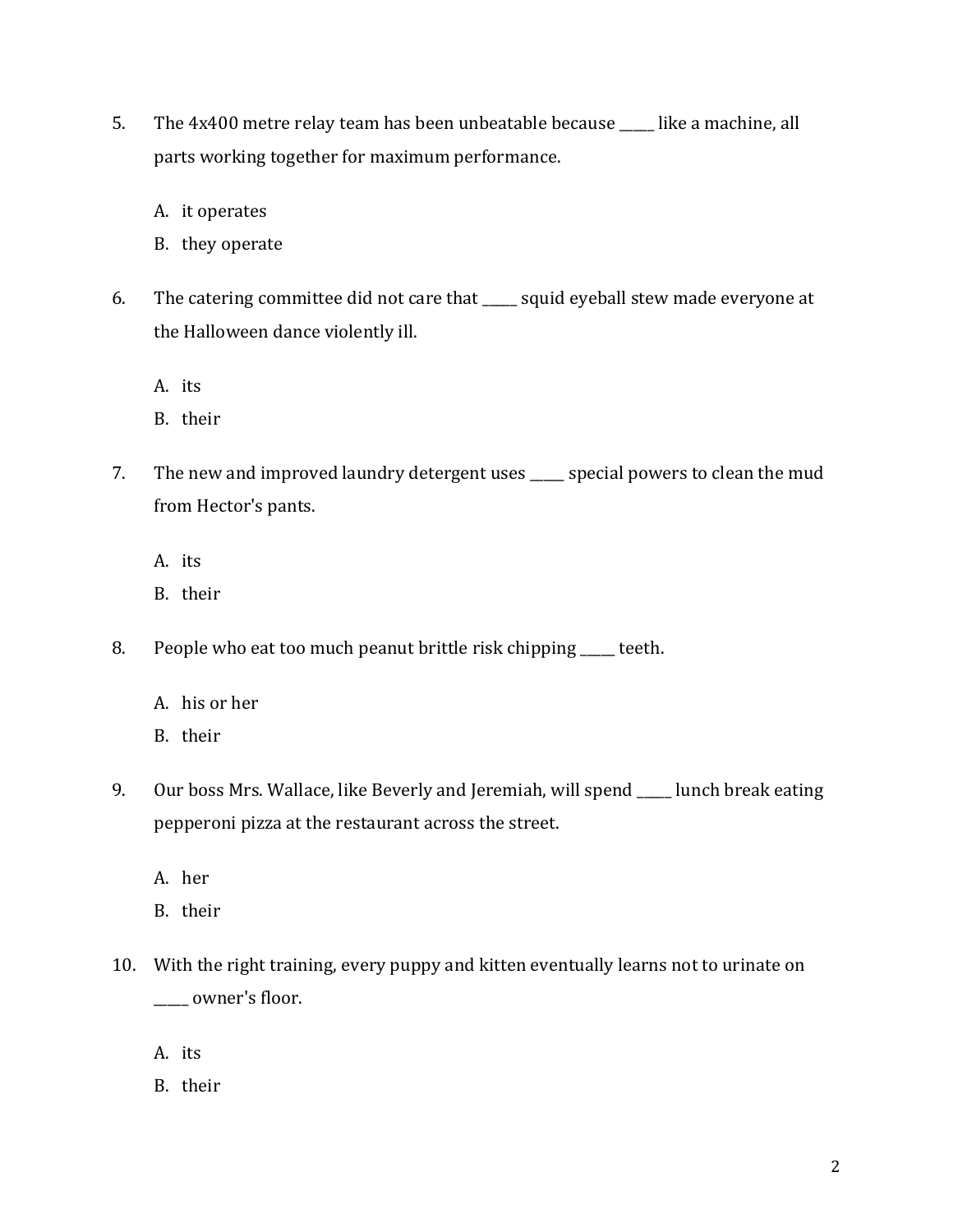- 11. My fiesty grandmother, as well as many other older women, will call an eligible bachelor first rather than waiting for him to call \_\_\_\_\_.
	- A. her
	- B. them
- 12. Tito's Taco Palace gave Samantha a refund after \_\_\_\_ charged her account for twenty burritos instead of two.
	- A. it
	- B. they
- 13. Mrs. Wallace rambled for forty-five long minutes before she finally asked for imput from the staff. All the servers, especially Monique and Ralph, wished that \_\_\_\_\_ had bought a cup of coffee before coming to the meeting.
	- A. he or she
	- B. they
- 14. So boring was the lecture that Cindy focused solely on her professor's moving hands; \_\_\_\_\_ jumped and twitched like electrified spiders on the surface of the podium.
	- A. it
	- B. they
- 15. Every piece of Debra's jewelry glittered in the light; \_\_\_\_\_ gave the impression that Debra had been dipped in gold.
	- A. it
	- B. they